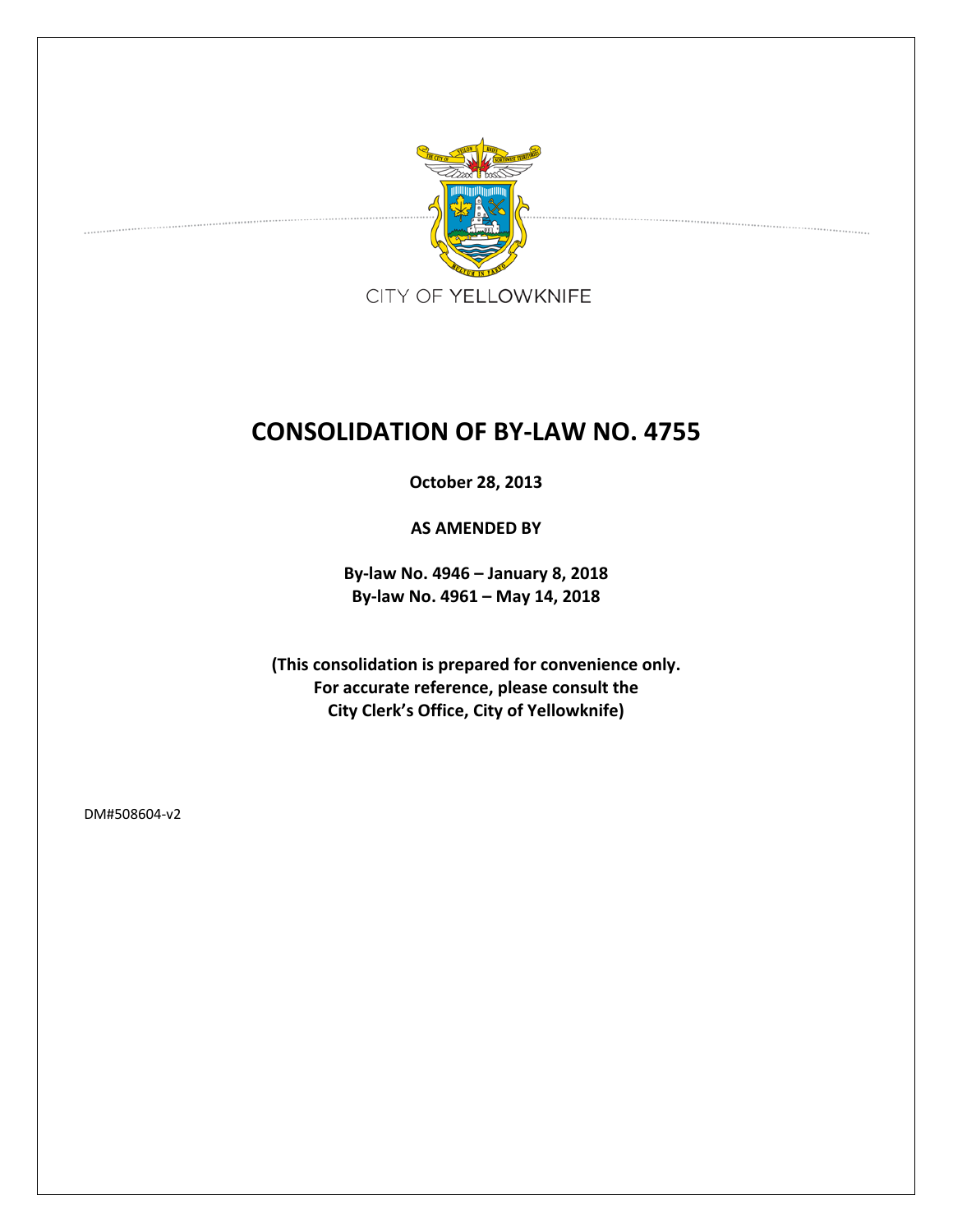## **BY-LAW NO. 4755**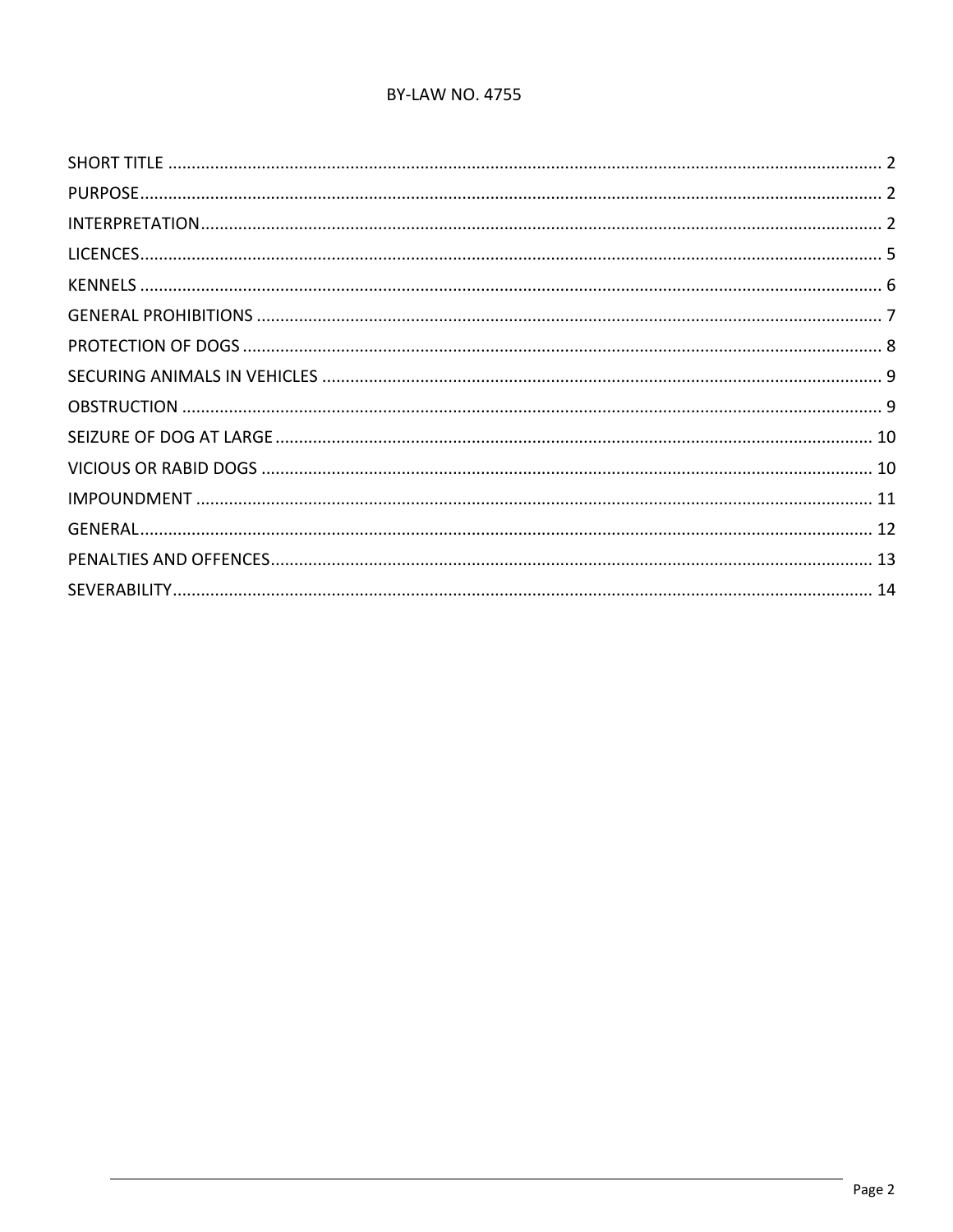#### **BY-LAW NO. 4755**

A BY-LAW of the Municipal Corporation of the City of Yellowknife in the Northwest Territories, for the control, licensing and prevention of cruelty to dogs.

PURSUANT TO Sections 70(1)(i) and 72 of the *Cities, Towns and Villages Act*, S.N.W.T., 2003, c. 22, and the provisions of the *Dog Act*, R.S.N.W.T., 1988, c. D-7.

WHEREAS the Council of the Municipal Corporation of the City of Yellowknife deems it desirable to provide for the regulation, control, licensing and prevention of cruelty to dogs.

<span id="page-2-0"></span>NOW, THEREFORE, THE COUNCIL OF THE MUNICIPAL CORPORATION OF THE CITY OF YELLOWKNIFE, in regular session duly assembled, hereby enacts as follows:

## **SHORT TITLE**

<span id="page-2-1"></span>1. This By-law may be cited as the "Dog By-law"

## **PURPOSE**

<span id="page-2-2"></span>2. The purpose of this By-law is the licensing, control and protection of dogs within the City.

#### **INTERPRETATION**

3. In this By-law, unless the context otherwise requires:

| "Abandoned Dog" | means a dog that is:<br>a) Left for more than 24 hours without adequate<br>food, water or shelter;<br>b) Left for five days or more after the expected<br>retrieval time from a veterinarian or from a<br>person who boards or cares for the dog for<br>money or other consideration; |
|-----------------|---------------------------------------------------------------------------------------------------------------------------------------------------------------------------------------------------------------------------------------------------------------------------------------|
|                 | c) Found on premises in respect of which a<br>tenancy agreement has been terminated; or                                                                                                                                                                                               |
|                 | Left for five<br>d)<br>days or more at the City Dog Pound after the<br>dog has been impounded.                                                                                                                                                                                        |
| "At Large"      | means where a Dog is at any place other<br>than<br>the<br>property of the Owner or Permitted Property and is not                                                                                                                                                                      |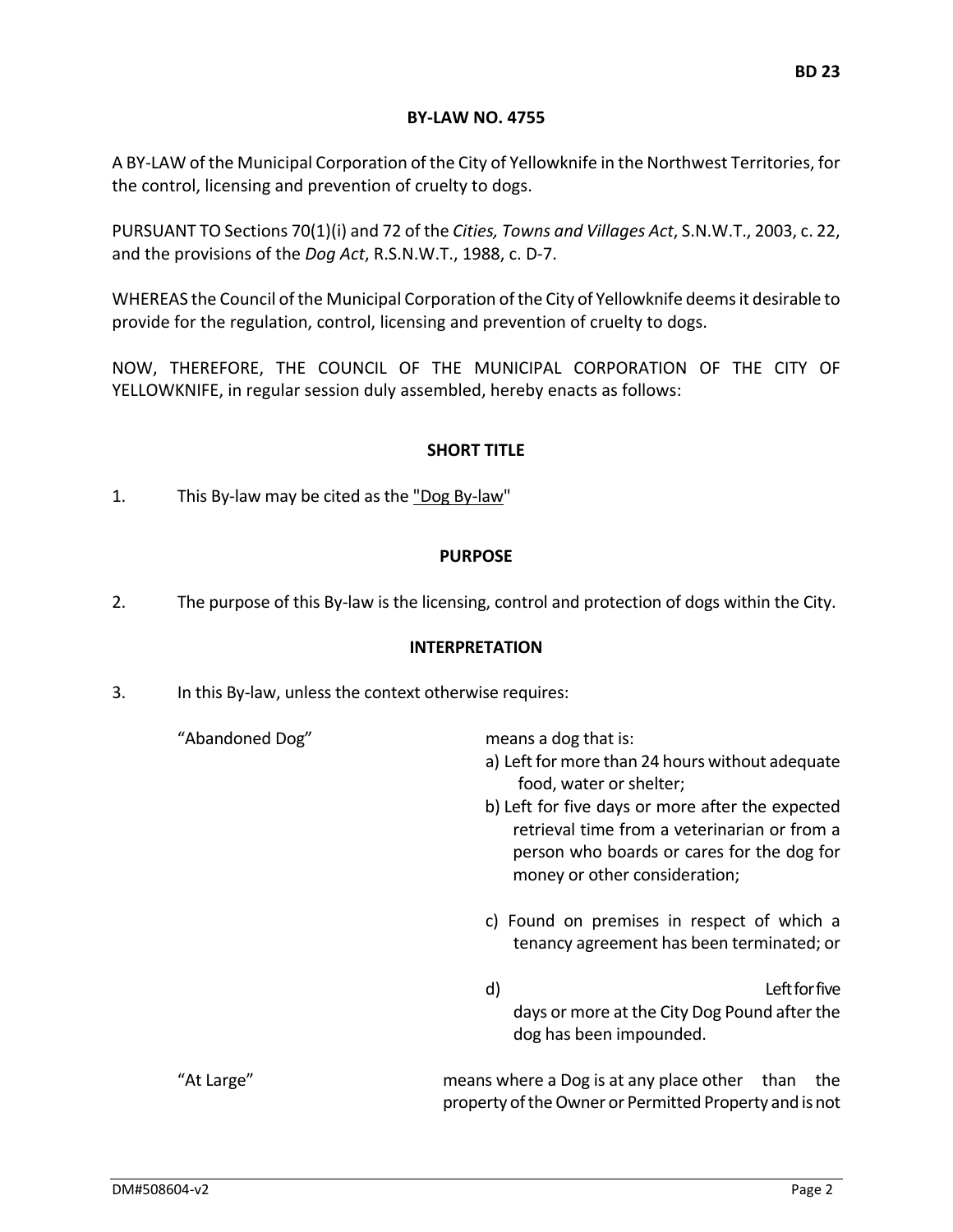|                     | under the immediate control of a competent and<br>responsible person;                                                                                              |  |  |
|---------------------|--------------------------------------------------------------------------------------------------------------------------------------------------------------------|--|--|
| "City"              | means the Municipal Corporation of the City of<br>Yellowknife;                                                                                                     |  |  |
| "City Dog Pound"    | means the place which the City has entered into a<br>contract for the purpose of confinement for dogs;                                                             |  |  |
| "Council"           | means the Council of the City;                                                                                                                                     |  |  |
| "Dog"               | means a male or female dog and includes an animal<br>that is a cross between a wolf and a dog;                                                                     |  |  |
| "In Distress"       | means a dog that is:                                                                                                                                               |  |  |
|                     | a)<br>deprived of adequate shelter, ventilation,<br>space, food, water, reasonable veterinary care<br>or reasonable protection from injurious heat or<br>cold;     |  |  |
|                     | b)<br>injured, sick, in pain or suffering; or                                                                                                                      |  |  |
|                     | c)<br>abused or subjected to undue hardship,<br>privation or neglect;                                                                                              |  |  |
| "Kennel"            | means an establishment for the breeding, boarding,<br>raising and training and/or grooming of dogs for<br>compensation;                                            |  |  |
| "Kennel Operator"   | means a person who owns or operates a kennel;                                                                                                                      |  |  |
| "Licence"           | means a licence issued pursuant to this by-law;                                                                                                                    |  |  |
| "Licence Issuer"    | means an employee or Officer of the City, a<br>Poundkeeper, or an employee of a licenced business<br>authorized to sell Licence Tags on behalf of the City;        |  |  |
| "Licence Tag"       | means an identification tag issued by the City showing<br>the Licence number for a specific Dog and intended to<br>be worn on a collar attached to the Dog's neck; |  |  |
| "Live Capture Cage" | means a steel mesh cage placed for the live capture of<br>animals;                                                                                                 |  |  |
| "Muzzle"            | means any humane device which prevents a Dog from                                                                                                                  |  |  |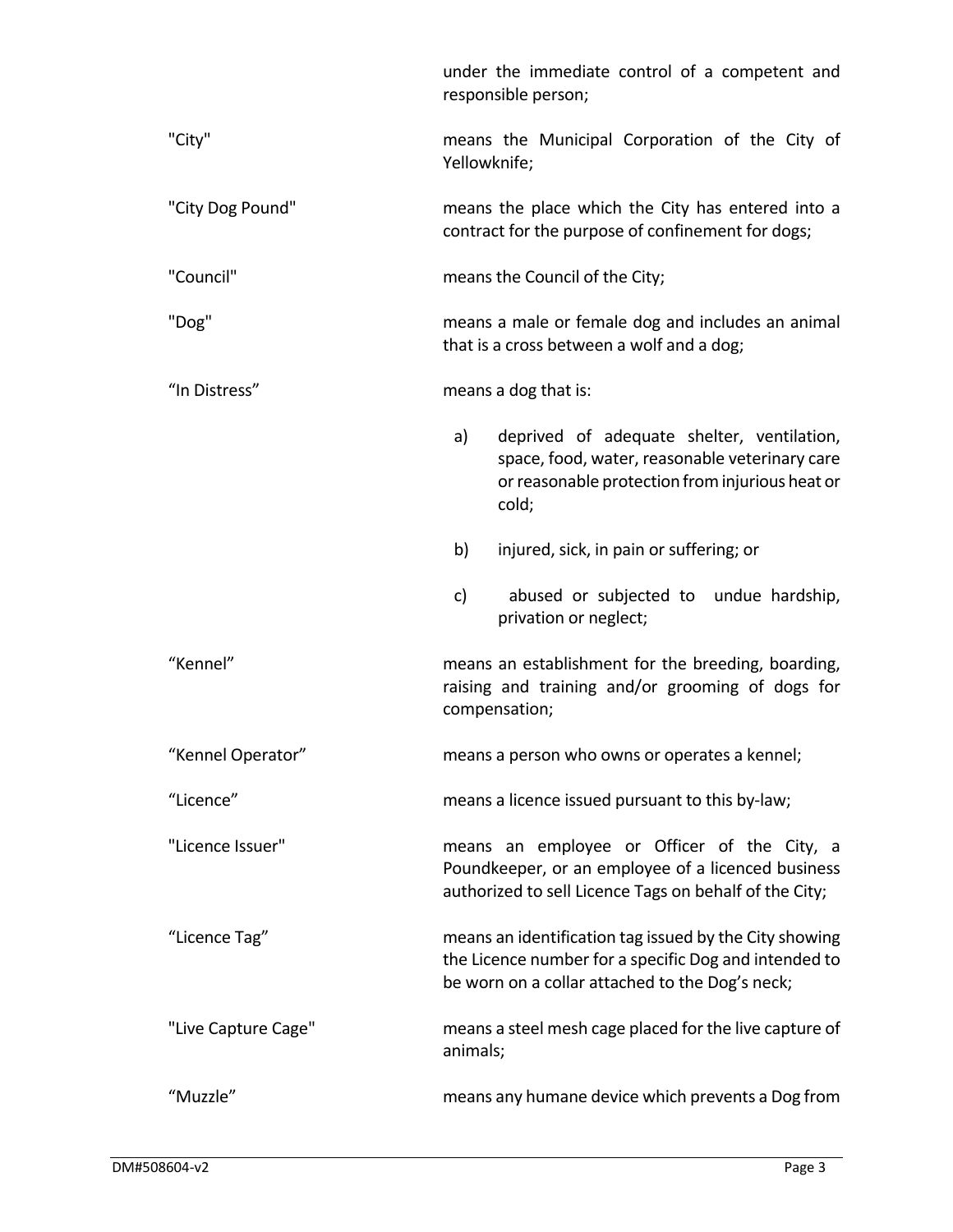|                                 | biting or otherwise injuring any person, animal or<br>property with its mouth;                                                                                                                                                                                                                                                                                                                                                                                                                                                                                                                        |  |  |
|---------------------------------|-------------------------------------------------------------------------------------------------------------------------------------------------------------------------------------------------------------------------------------------------------------------------------------------------------------------------------------------------------------------------------------------------------------------------------------------------------------------------------------------------------------------------------------------------------------------------------------------------------|--|--|
| "Neutered Dog"                  | means a dog certified by a licenced veterinarian to be<br>sexually sterile;                                                                                                                                                                                                                                                                                                                                                                                                                                                                                                                           |  |  |
| "Officer"                       | means a person appointed in accordance with the<br>Cities, Towns and Villages Act as a By-law Officer to<br>enforce the by-laws of the City of Yellowknife, and any<br>Peace Officer who is authorized to enforce the by-laws<br>of the City of Yellowknife;                                                                                                                                                                                                                                                                                                                                          |  |  |
| "Owner"                         | means:<br>(i)<br>a person who has the care, charge, custody,<br>possession or control of a Dog;<br>a person who owns or who claims any<br>(ii)<br>proprietary interest in a Dog;<br>(iii)<br>a person who harbors, suffers or permits a Dog<br>to be present on any property owned or under<br>his control;<br>a person to whom a License Tag was issued for<br>(iv)<br>a Dog in accordance with this By-law; or<br>A person who claims and receives a Dog from<br>(v)<br>the custody of an Officer or Poundkeeper.<br>And for the purposes of this By-law a Dog may have<br>more than one (1) Owner; |  |  |
| "Permitted Property"            | means private property upon which the Owner has the<br>express permission of the owner of that property to<br>allow the Owner's Dog to be present; or public<br>property where signs are posted to allow the presence<br>of such dogs;                                                                                                                                                                                                                                                                                                                                                                |  |  |
| "Poundkeeper"                   | means a business or person under contract with the<br>City to provide poundkeeping services;                                                                                                                                                                                                                                                                                                                                                                                                                                                                                                          |  |  |
| "Provocation"                   | means incitement to anger; cause irritation or<br>annoyance;                                                                                                                                                                                                                                                                                                                                                                                                                                                                                                                                          |  |  |
| "Senior Administrative Officer" | means the Senior Administrative Officer of the City<br>appointed pursuant to Section 41 of the Cities, Towns<br>and Villages Act, S.N.W.T. 2003, c. 22, or his or her<br>designate;                                                                                                                                                                                                                                                                                                                                                                                                                   |  |  |
| "Tether"                        | means a physical device including, but not limited to, a                                                                                                                                                                                                                                                                                                                                                                                                                                                                                                                                              |  |  |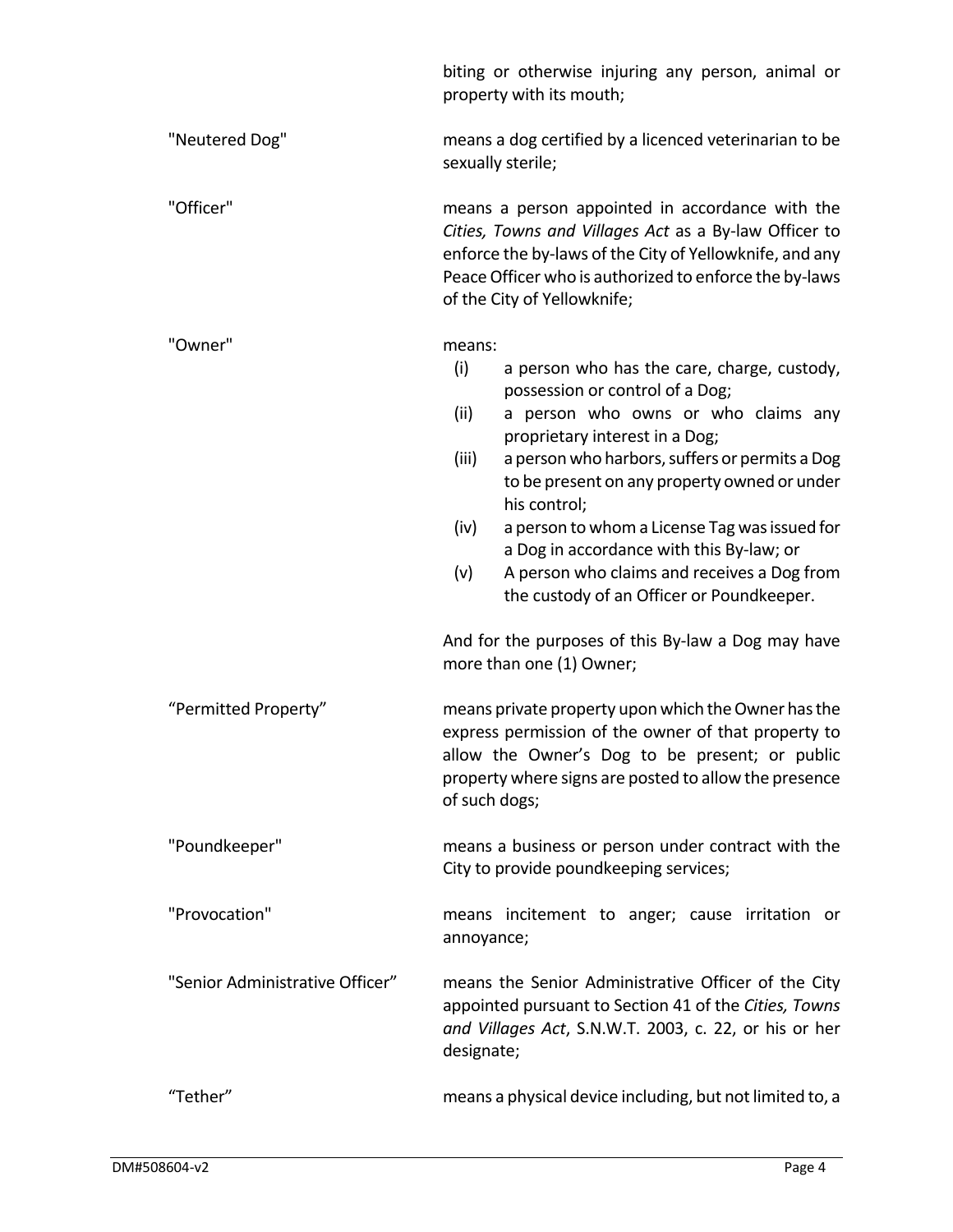|                | rope, chain or cable used to secure a dog to a fixed<br>point and also includes any collar used to secure it to<br>the Dog;                                                                                                                              |
|----------------|----------------------------------------------------------------------------------------------------------------------------------------------------------------------------------------------------------------------------------------------------------|
| "Veterinarian" | means a veterinarian as defined in the Veterinary<br>Profession Act, R.S.N.W.T. 1988, c.V-2;                                                                                                                                                             |
| "Vicious Dog"  | means a Dog that has made an unprovoked attack<br>upon any person or domesticated animal in the course<br>of which such person or animal is bitten or injured or<br>where such person suffers damage to his or her<br>clothing or personal property; and |
| "Working Day"  | means any calendar day or portion thereof when a dog<br>is kept and cared for by the Poundkeeper.                                                                                                                                                        |

<span id="page-5-0"></span>4. The headings in this by-law are for reference purposes only.

#### LICENCES

## **Requirement for Licence**

- 5. (1) The Owner of a Dog shall obtain a Licence for the Dog.
	- (2) This Part does not apply to a Dog under the age of six months or a Royal Canadian Mounted Police Service Dog.

# **Application**

- 6. Every Owner applying for a Licence must be at least 18 years of age and shall produce or provide the following:
	- (1) his or her name, phone number, municipal address and mailing address;
	- (2) name, breed, colour, and sex of the Dog to be licenced;
	- (3) a certificate from a Veterinarian certifying that the Dog to be licenced has a current rabies vaccination; and
	- (4) a Licence fee as set out in Fees and Charges By-law No. 4436, as amended, or its successor by-law.
	- (5) such other information as may be required by the City.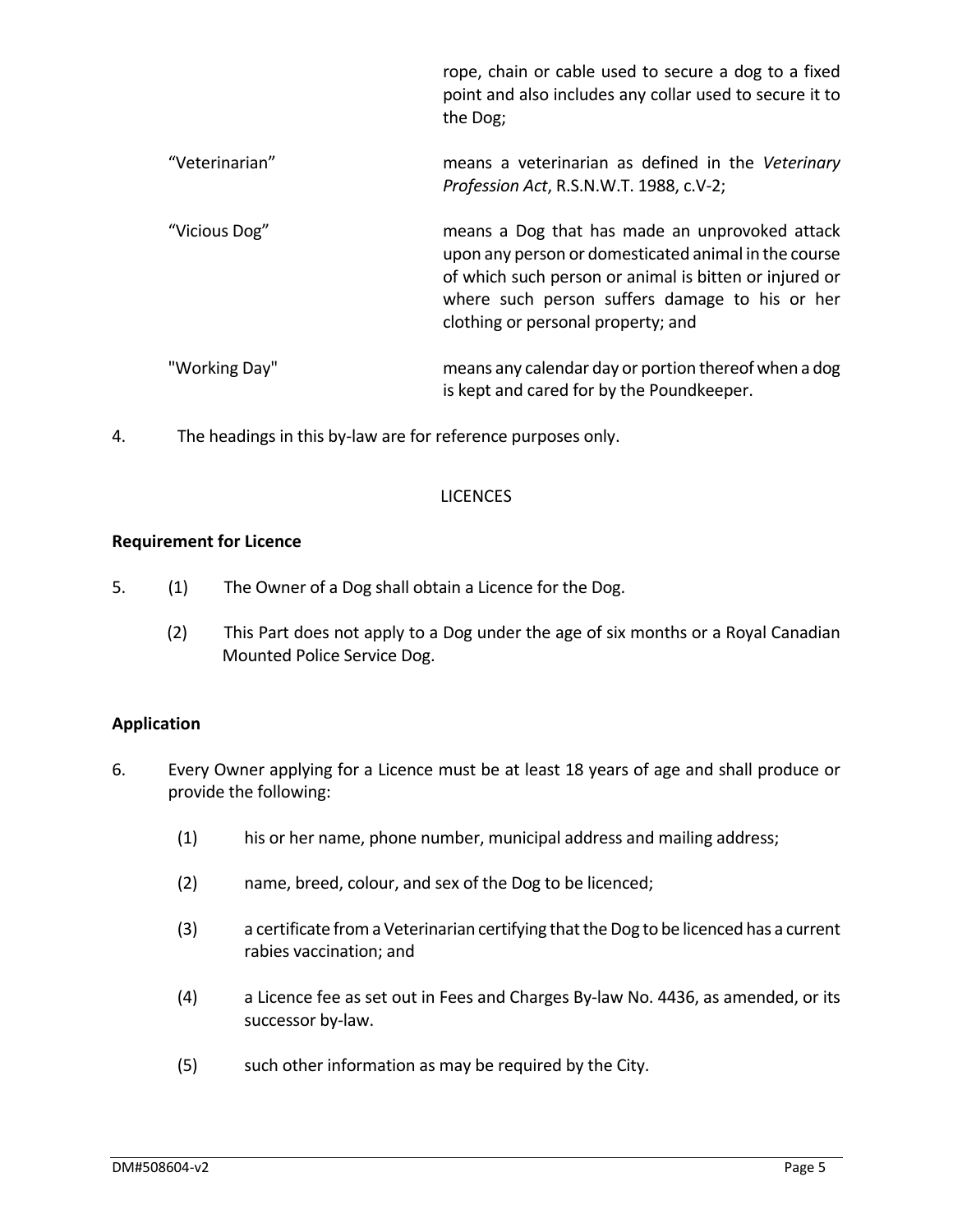- 7. The City may enter into contracts with one or more licenced businesses in the City for the purpose of issuing Dog Licences.
- 8. A Dog shall not be Licenced as a Neutered Dog unless the applicant produces a certificate from a Veterinarian certifying that such Dog is neutered or a Veterinarian confirms that such Dog is neutered.

#### **Issue or Renewal**

- 9. Where application is made for a Licence in accordance with this Part and the appropriate fee is paid, the Licence Issuer shall issue a numbered dog Licence Tag and shall record in the ledger retained for that purpose the number of the tag and the description and details of the Dog and Owner.
- 10. Any person who is disabled and requires the assistance of a certified guide dog shall, upon application, be issued a Licence Tag for such Dog without payment of fees.

#### **Replacement**

11. Where a Licence is lost or stolen, a Licence Issuer may issue a replacement Licence Tag upon being satisfied of the loss or theft and upon payment of the sum prescribed in Fees and Charges By-law No. 4436 or any successor by-law for each replacement Licence Tag so issued.

#### **Term**

12. A Licence shall expire one year from the date it is issued.

#### **No Refund**

13. No refund of the Licence fee or of any portion thereof shall be made where death, disposal or removal of the Dog from the City has occurred before the expiration of the Licence period.

#### **No Transfer**

- 14. Licences issued shall not be transferable from one Dog to another or one Owner to another.
- <span id="page-6-0"></span>15. When a Dog is off the property of the Owner and on public property, a Licence Tag shall at all times be securely fastened to the collar, choke or harness worn by the Dog to which the Licence Tag applies.

#### **KENNELS**

- 16. Every Kennel Operator shall obtain a license to operate such Kennel pursuant to the provisions of the Business License By-law of the City.
- 17. Every Kennel Operator shall comply with all applicable by-laws of the City.
- 18. Every Kennel Operator shall permit an Officer to enter and inspect the Kennel at all reasonable times for the purposes of determining compliance with this by-law.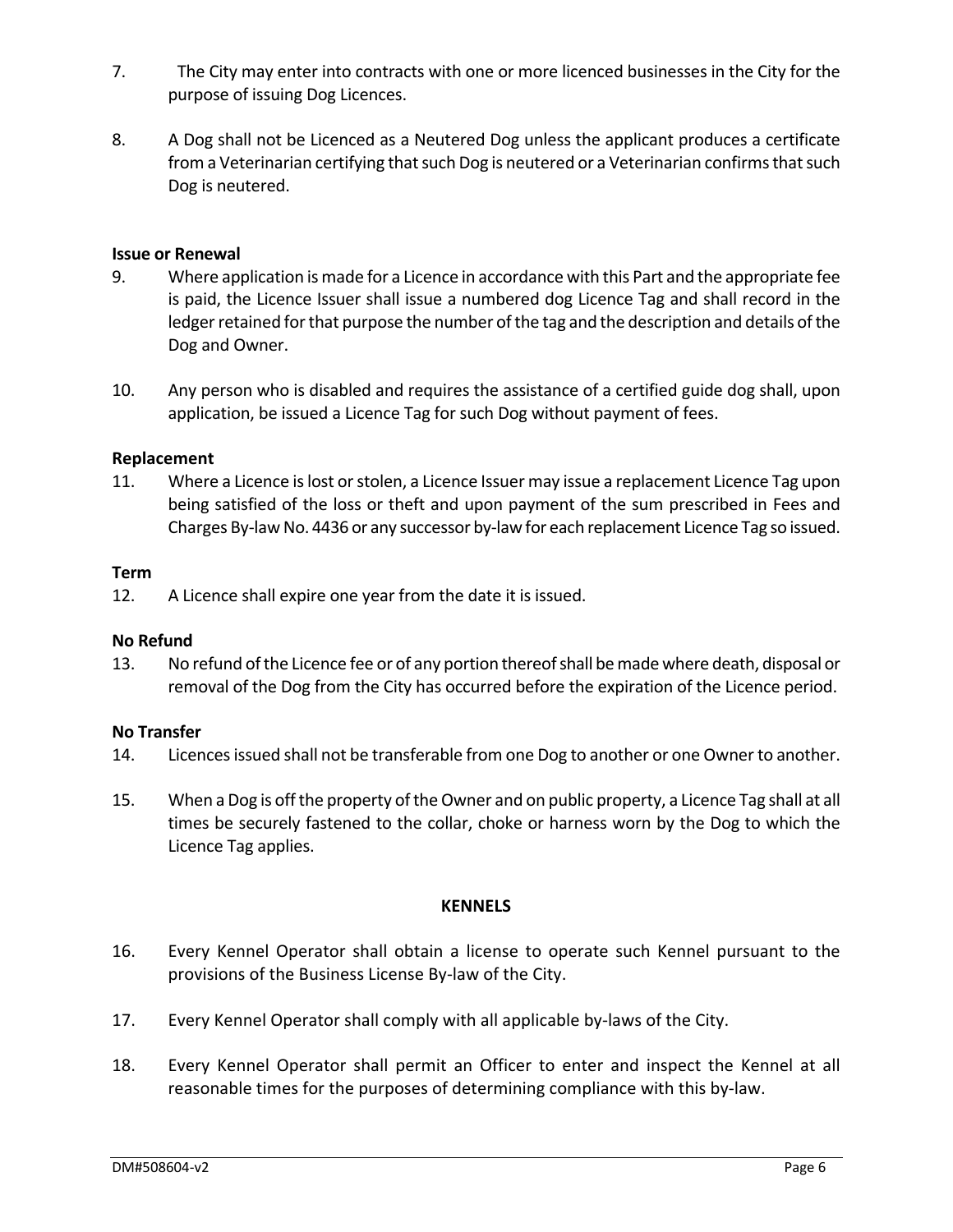19. Where an Officer finds that the Kennel does not comply with any requirement of this bylaw the Officer may direct that the Dogs be seized and impounded and that all costs associated with the seizing and impounding will be the responsibility of the Kennel Operator.

## **GENERAL PROHIBITIONS**

- <span id="page-7-0"></span>20. The Owner of a Dog is guilty of an offense if that Dog:
	- (1) is At Large, except in a designated off-leash area;
	- (2) pursues or barks at any vehicle on a highway so as to constitute a nuisance;
	- (3) pursues or barks at any person so as to constitute a nuisance;
	- (4) disturbs the peace and quiet of any person by howling, whining or barking so as to constitute a nuisance;
		- (a) In determining whether barking is reasonably likely to annoy or disturb the peace of others consideration may be given, but is not limited to the:
			- i) Proximity of the property where the Dog resides;
			- ii) Duration of the barking;
			- iii) Time of day and day of the week;
			- iv) Nature and use of the surrounding area; and
			- v) Any effect of the barking.
	- (5) enters upon any park, playground or other public place where signs erected by the City restrict or prohibit such entry;
	- (6) enters upon any Cemetery;
	- (7) has an expired rabies vaccination certificate; or
	- (8) bites any person without provocation.
- 21. Any person who has a Dog in a public park or multi use trail must have the Dog on a leash not exceeding 2.5 meters in length and the leash shall be held or attached to a competent person.
- 22. No person shall run a Dog or Dogs in harness so as to obstruct traffic or pedestrians.

## **Removal of Feces**

23. Where a Dog is on public or private property other than the property of the Owner, the Owner shall have in their possession a suitable means of facilitating the removal of dog feces.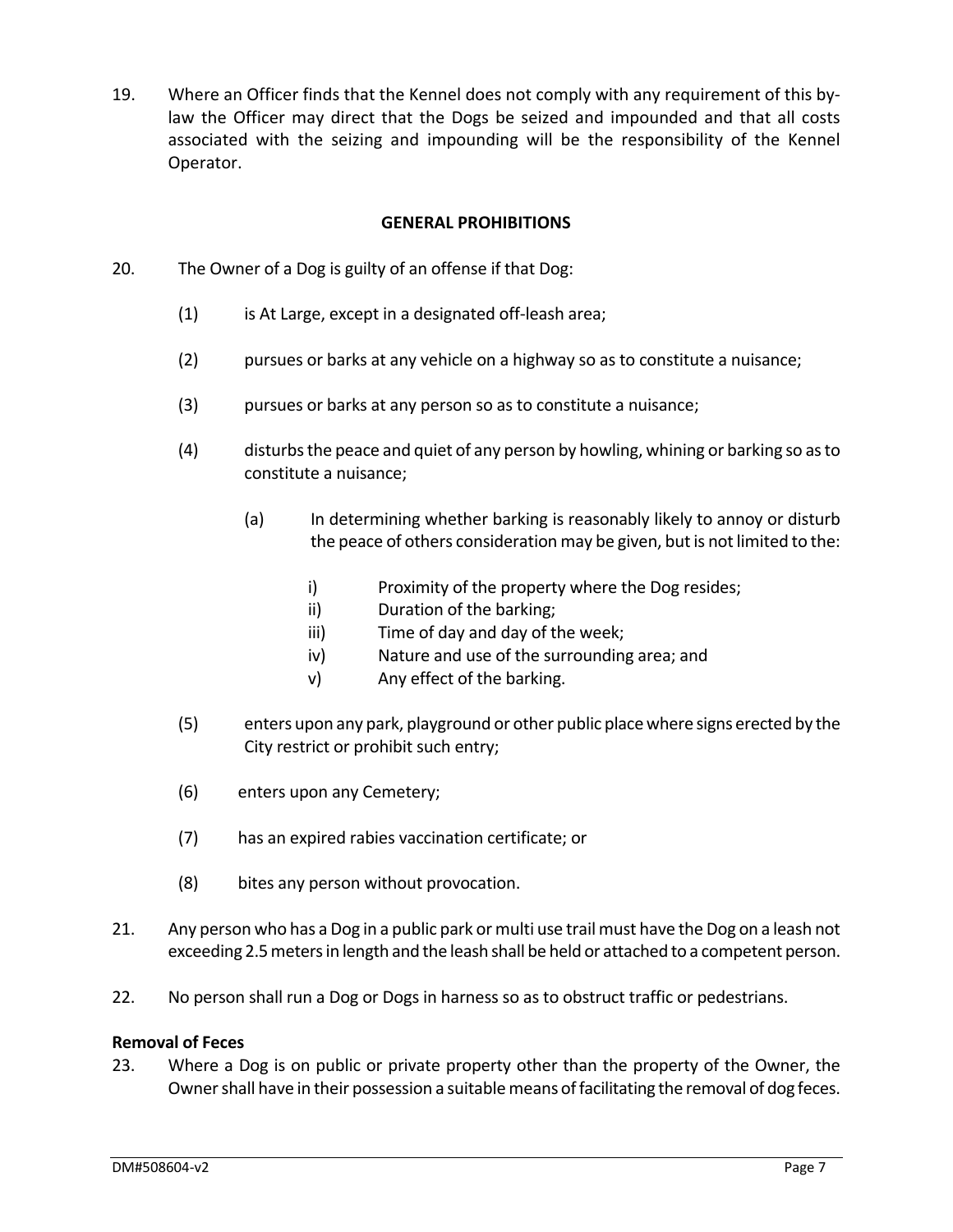- 24. Where a Dog defecates on any public or private property other than the property of its Owner, the Owner shall cause such feces to be removed immediately.
- 25. The Owner of a Dog shall not allow dog feces to accumulate on the Owner's property to such an extent that it is likely to annoy or pose a health risk to others.
- <span id="page-8-0"></span>26. When an Officer gives notice to an Owner that the accumulation of dog feces on the Owner's property is excessive, the Owner of such property shall clean the property to the approval of the Officer within seventy-two (72) hours.

# **PROTECTION OF DOGS**

- 27. (1) An Owner of a Dog shall:
	- a) ensure that the Dog has adequate food and water;
	- b) provide it with adequate care when it is wounded or ill;
	- c) provide it with reasonable protection, having regard to the physical characteristics of the Dog, from injurious heat or cold;
	- d) provide it with adequate shelter, ventilation and space;
	- (2) If an Owner tethers a Dog the Owner shall ensure that the Dog is tethered with a Tether that does not allow it to become tangled, or cause pain or suffering to the Dog, or cause the Dog to be In Distress;
	- (3) No Owner shall permit a Dog in his or her charge to be In Distress;
	- (4) No person shall cause a Dog to be In Distress.
		- a) Subsection (3) does not apply if the distress is caused by a treatment, process or condition that occurs in the course of an accepted activity.

## **Section 27(5) added by By-law No. 4946 January 8, 2018**

- (5) No person shall exercise, walk, or run, a dog while operating a motorized vehicle, including but not limited to a motor vehicle as defined in the Motor Vehicles Act of the Northwest Territories.
- 28. If a Dog is In Distress and:
	- (1) The Owner does not immediately take measures that will relieve its distress;
	- (2) An Officer has reasonable grounds to believe that the Owner is not likely to ensure that the Dog's distress will continue to be relieved; or
	- (3) The Owner cannot be found immediately and informed of the Dog's distress;

An Officer may, in accordance with Section 28, take any action he or she considers necessary to locate the Dog and relieve its distress, including taking custody of the Dog in accordance with this by-law and taking reasonable measures to arrange for necessary transportation,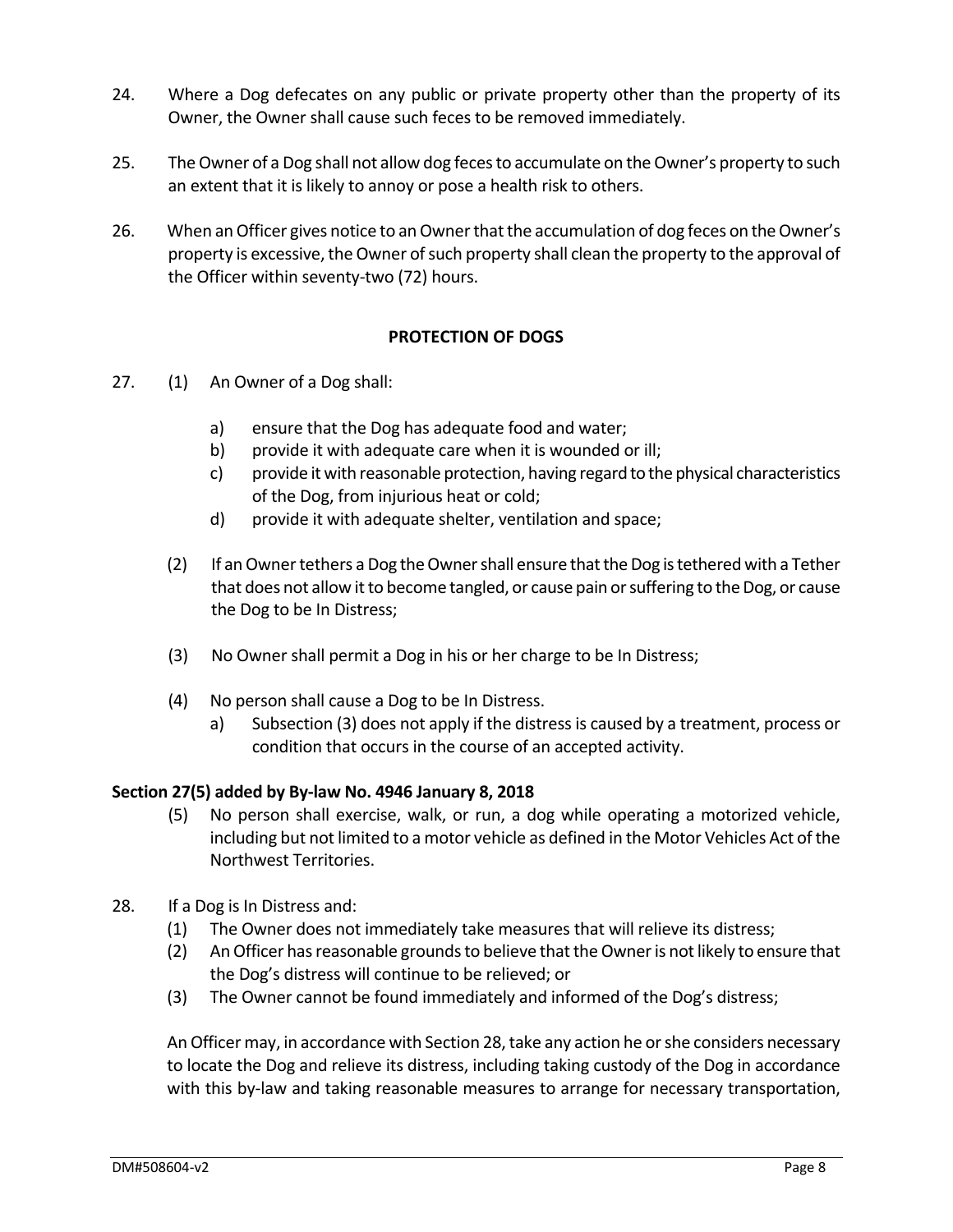food, water, shelter and veterinary care.

# **Section 29(1) as amended by By-law No. 4946 January 8, 2018**

- 29. (1) An Officer who has reasonable grounds to believe that a Dog is In Distress in any place, premises, or vehicle may obtain a warrant to enter the place, premise or vehicle for the purpose of carrying out his or her duties under Section 28.
	- (2) An Officer may take any action authorized under Subsection (1) without a warrant, except entry into a dwelling house, if conditions for obtaining a warrant exist but, by reason of exigent circumstances, it would not be practical to obtain a warrant.
- 30. An Officer shall use no more force than is reasonably required to enter or search any place, premises or vehicle.
- 31. No person shall abandon a Dog.
- 32. An Officer may take an Abandoned Dog into custody, and impound said Dog, whether or not it is In Distress.
- <span id="page-9-0"></span>33. Any person who is authorized pursuant to this by-law to destroy a Dog shall do so in a humane manner.

## **SECURING ANIMALS IN VEHICLES**

34. No Person shall allow a Dog to be outside of the passenger cab of a motor vehicle on a highway as defined in the *Motor Vehicles Act* R.S.N.W.T. 1988, c.M-16, as amended, regardless of whether the motor vehicle is moving or parked.

## **Section 35 as amended by By-law No. 4946 January 8, 2018**

- 35. Notwithstanding section 34, a person may allow a Dog to be outside the passenger cab of a motor vehicle, including riding in the back of a pick-up truck or a flat-bed truck if the Dog is:
	- a) In a fully enclosed trailer;
	- b) In a canopy enclosing the bed area of a truck;
	- c) Contained in a ventilated kennel designed for the transportation of dogs, which is securely fastened to the bed of the truck; or
	- d) Securely tethered in such a manner that it is not standing on bare metal, cannot jump or be thrown from the vehicle, is not in danger of strangulation, and cannot reach beyond the outside edges of the vehicle.

## **OBSTRUCTION**

- <span id="page-9-1"></span>36. No person shall:
	- (a) interfere, obstruct or attempt to obstruct an Officer lawfully engaged in the pursuit or seizure of a Dog At Large;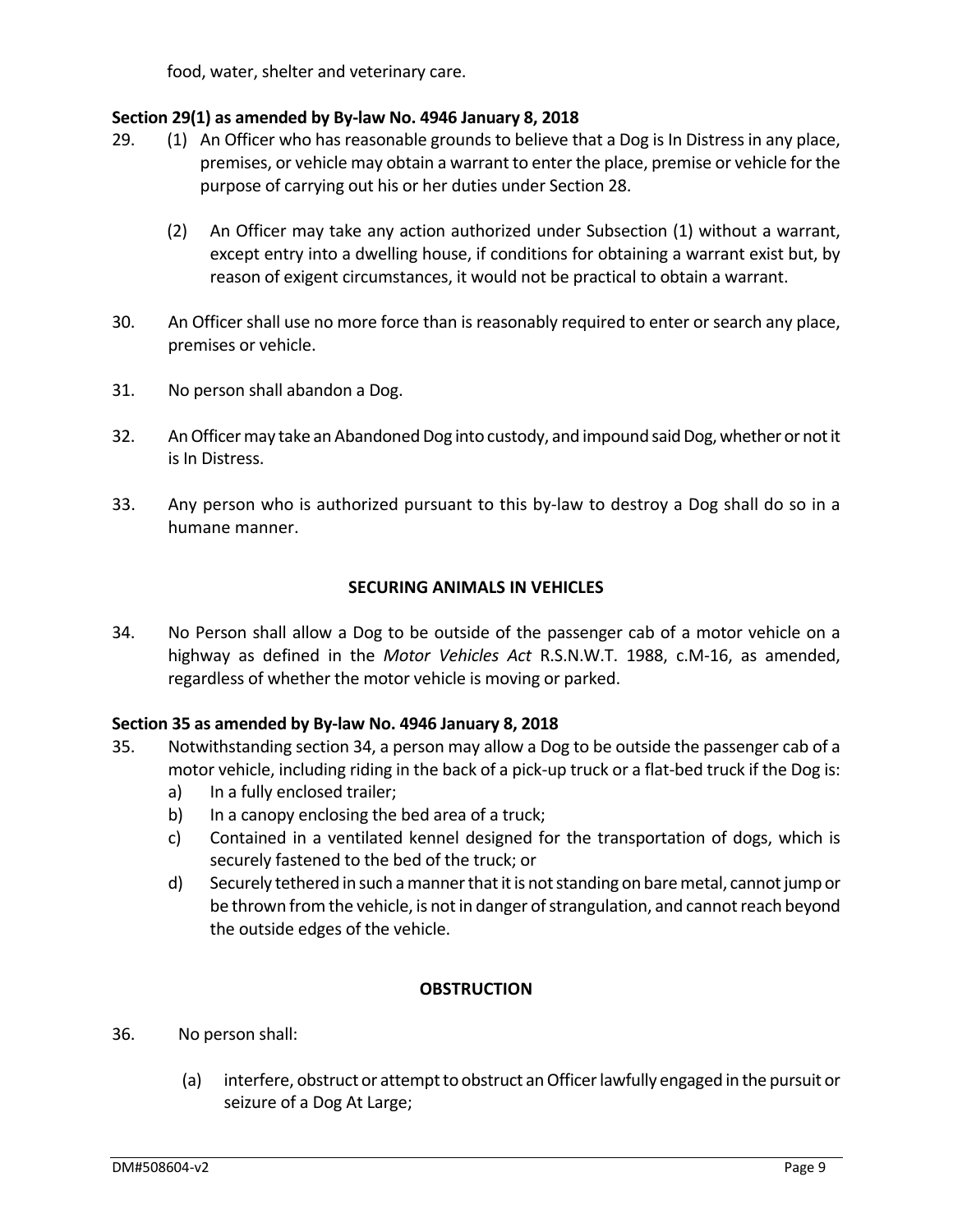- (b) unlock, unlatch or otherwise open the vehicle in which dogs seized by an Officer have been or are being placed;
- (c) remove or attempt to remove a Dog from the possession or control of the Poundkeeper except in accordance with the provisions of this By-law;
- (d) tamper with, close or unlock, unlatch or otherwise open to remove or attempt to remove a Dog from a live capture cage placed by an Officer or a person authorized by an Officer; or
- <span id="page-10-0"></span>(e) knowingly make a false or misleading statement, either orally or in writing, or fail to disclose a material fact to an Officer.

# **SEIZURE OF DOG AT LARGE**

- 37. An Officer may take whatever actions are appropriate to seize a Dog found At Large and may deliver such Dog to the Poundkeeper for impoundment.
- 38. Any person may seize a Dog found At Large and deliver such Dog to an Officer who, upon being satisfied that the Dog was At Large, may deliver such Dog to the Poundkeeper for impoundment.
- 39. Where an Officer has made reasonable efforts to seize a Dog that is running At Large contrary to this By-law and is unable to effect seizure, the Officer may destroy the Dog.
- 40. Any person may use such force as is necessary to prevent injury to any person or domesticated animal being attacked by a Dog.
- <span id="page-10-1"></span>41. Any Officer may destroy a Dog that is in the act of pursuing, attacking or injuring a person or domesticated animal.

# **VICIOUS OR RABID DOGS**

- 42. If an Officer reasonably believes that a Dog is a Vicious Dog, the Officer shall, in writing, inform the Owner of the Dog that:
	- (1) The Dog has been determined to be a Vicious Dog; and
	- (2) The Dog must be kept in accordance with the provisions of this By-law.

# **Section 43 as amended by By-law No. 4946 January 8, 2018**

- 43. In the event that a Dog is deemed to be a Vicious Dog pursuant to Section 42 of this By-law, the Vicious Dog provisions of this By-law shall apply upon the Owner of a Vicious Dog receiving notice that the Dog has been determined to be a Vicious Dog.
- 44. A Dog that has been deemed to be Vicious must wear a Muzzle and must be harnessed or securely leashed to prevent it from attacking or biting a person or another animal when out in public and at all times when off the property of the Owner.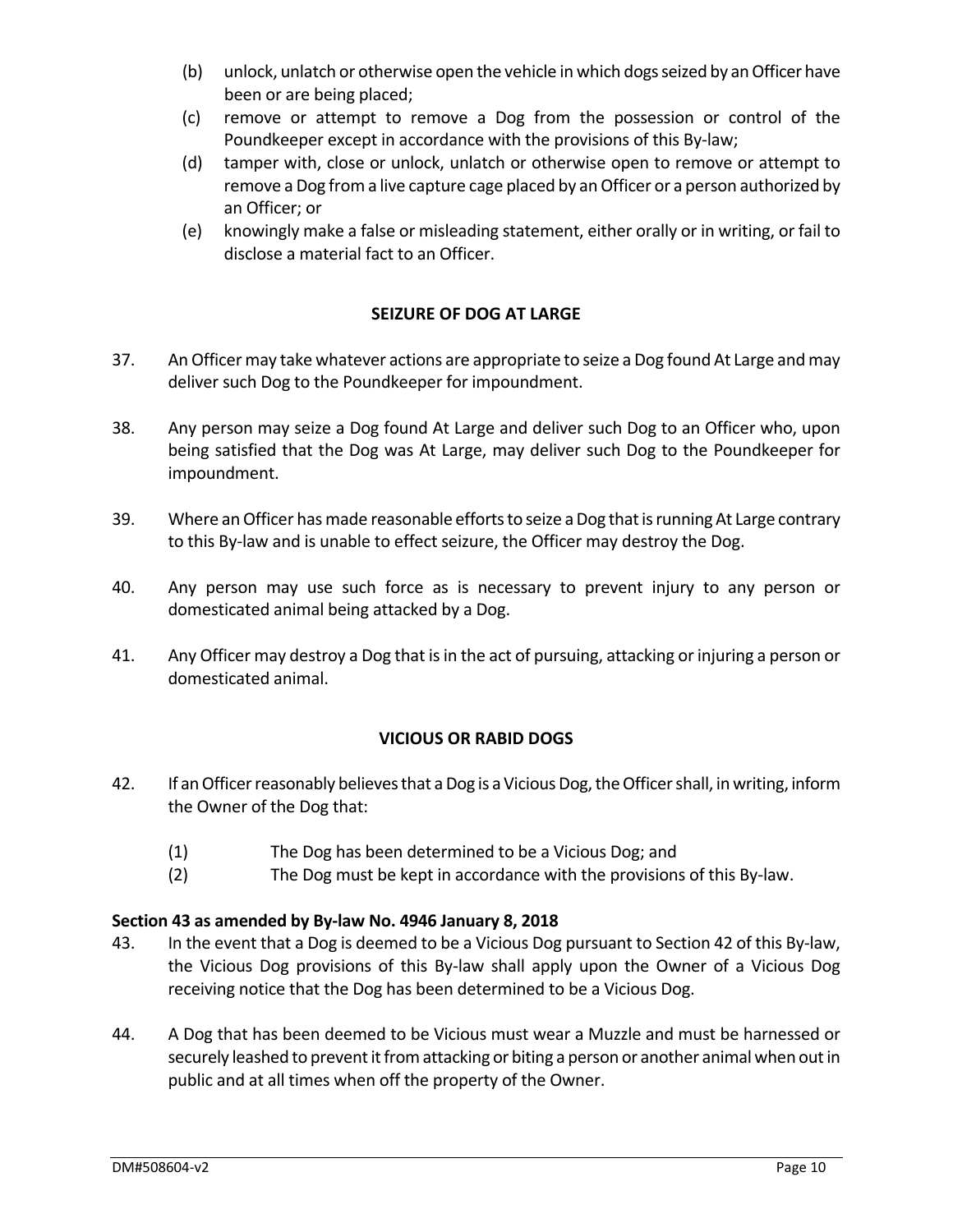## **Section 45(b) as amended by By-law No. 4946 January 8, 2018**

- 45. Where an Officer reasonably believes that a Dog has bitten a person when unprovoked, such dog shall, in the public interest, be forthwith impounded and quarantined for a period of ten days; and
	- (a) if found to be rabid, destroyed; or
	- (b) if found not to be rabid then, subject to any proceedings which may be instituted pursuant to Section 62 of this By-law, disposed of in accordance with Section 51 of this By-law,

provided that all costs for the impoundment, quarantining and possible destruction of such Dog shall be borne by the Owner. Where no Owner is identified, the City will bear the costs of impoundment, quarantining and destruction.

46. Where it has been determined by an Officer that a Dog has been provoked into making an attack or the Dog has bitten the Owner or a person known to the Owner, the Dog may be placed on a home quarantine for a period of ten (10) days, the terms and conditions of which shall be set out by an Officer.

## **Section 47 as amended by By-law No. 4946 January 8, 2018**

<span id="page-11-0"></span>47. No order made or penalty imposed pursuant to Section 60 shall bar any person from bringing an action for the recovery of damages for loss or damage to any property, or injury to any person or domesticated animal caused by a Dog.

## **IMPOUNDMENT**

48. Where a Dog is delivered to the Poundkeeper by an Officer or other person, the Poundkeeper shall take all reasonable steps to notify the Owner where the dog is licenced and wearing a tag or where the identity of the Owner is otherwise known to the Poundkeeper.

## **Section 49 as amended by By-law No. 4946 January 8, 2018**

49. Where an impounded Dog is found to show severe symptoms of canine distemper, hepatitis, or parvo virus, including depression, dehydration, loss of appetite, vomiting and diarrhea with or without blood, the Poundkeeper, after notifying the City, shall have authority to destroy the Dog in accordance with Section 51 of this By-law.

## **Section 50 as amended by By-law No. 4946 January 8, 2018**

- 50. The Owner of a Dog that has been impounded by the City shall claim said Dog in accordance with Section 51 of this By-law.
- 51. (a) Where a Dog has been impounded pursuant to this By-law, the Owner thereof has five working days to claim the Dog, and the Poundkeeper shall, subject to the provisions of this By-law respecting dangerous, vicious or rabid dogs, release such Dog to the Owner upon being satisfied that: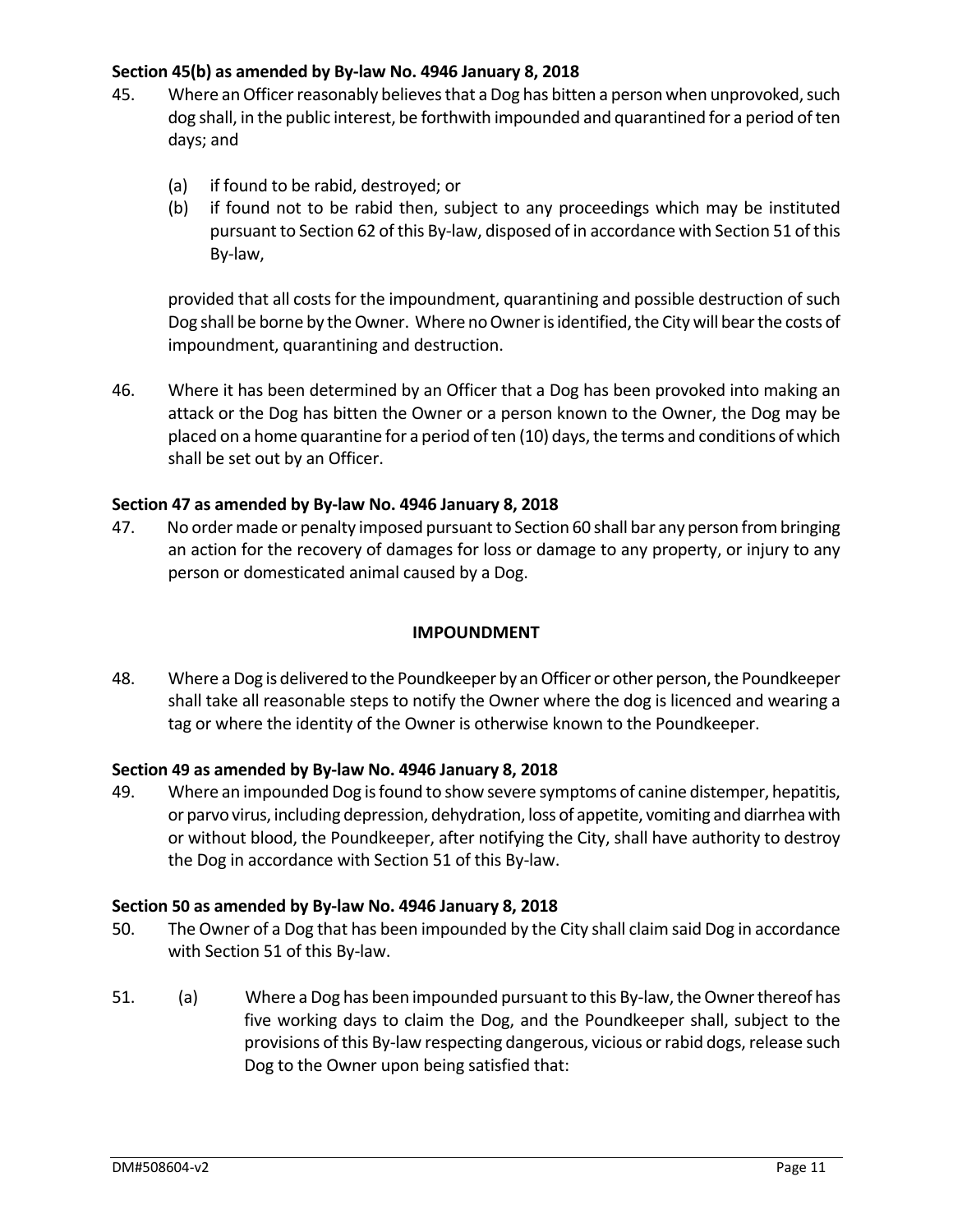- (i) all penalties and pound fees have been paid, and
- (ii) a valid Licence has been obtained for such Dog.
- (b) Where an impounded Dog is not claimed within five working days, the Poundkeeper may on the sixth working day:
	- (i) sell such Dog for a sum of not less than the total of all fees and penalties owing pursuant to the provisions of Fees and Charges By-law No. 4436 or any successor by-law; or

## **Section 51 (b) (ii) as amended by By-law No. 4946 January 8, 2018**

- (ii) notwithstanding Subsection 51(b)(i) destroy or otherwise dispose of such Dog.
- (c) Where the Poundkeeper intends to destroy a Dog, he or she shall first take all reasonable steps to notify the Owner thereof of his or her intention to destroy such Dog.
- (d) Where a Dog is sold pursuant to this By-law, the proceeds of the sale of the Dog shall be distributed in accordance with the requirements of the *Dog Act*.

## **Section 52 as amended by By-law No. 4946 January 8, 2018**

- 52. The City will not bear the cost for any Dog impounded for more than five working days except in the case where a Dog has been quarantined and the Owner cannot be located, pursuant to Section 45.
- 53. Fees shall be paid to the City or the Poundkeeper in respect of a Dog seized in accordance with those sums prescribed and set out in Fees and Charges By-law No. 4436 or any successor by-law.
- 54. If a Dog which is impounded is in such distress that it cannot, in the opinion of a Veterinarian, be relieved of its distress and live without undue suffering, or the Dog requires significant medical care and the Owner is unknown, the Veterinarian may euthanize the Dog or authorize the euthanasia.
- 55. If a Veterinarian is not readily available to examine a Dog that is impounded and an Officer is of the opinion that the Dog cannot be relieved of its distress and live without undue suffering, the Officer may destroy the Dog or authorize its destruction.
- <span id="page-12-0"></span>56. The Owner of a Dog destroyed under this By-law is liable for the costs of destruction.

#### **GENERAL**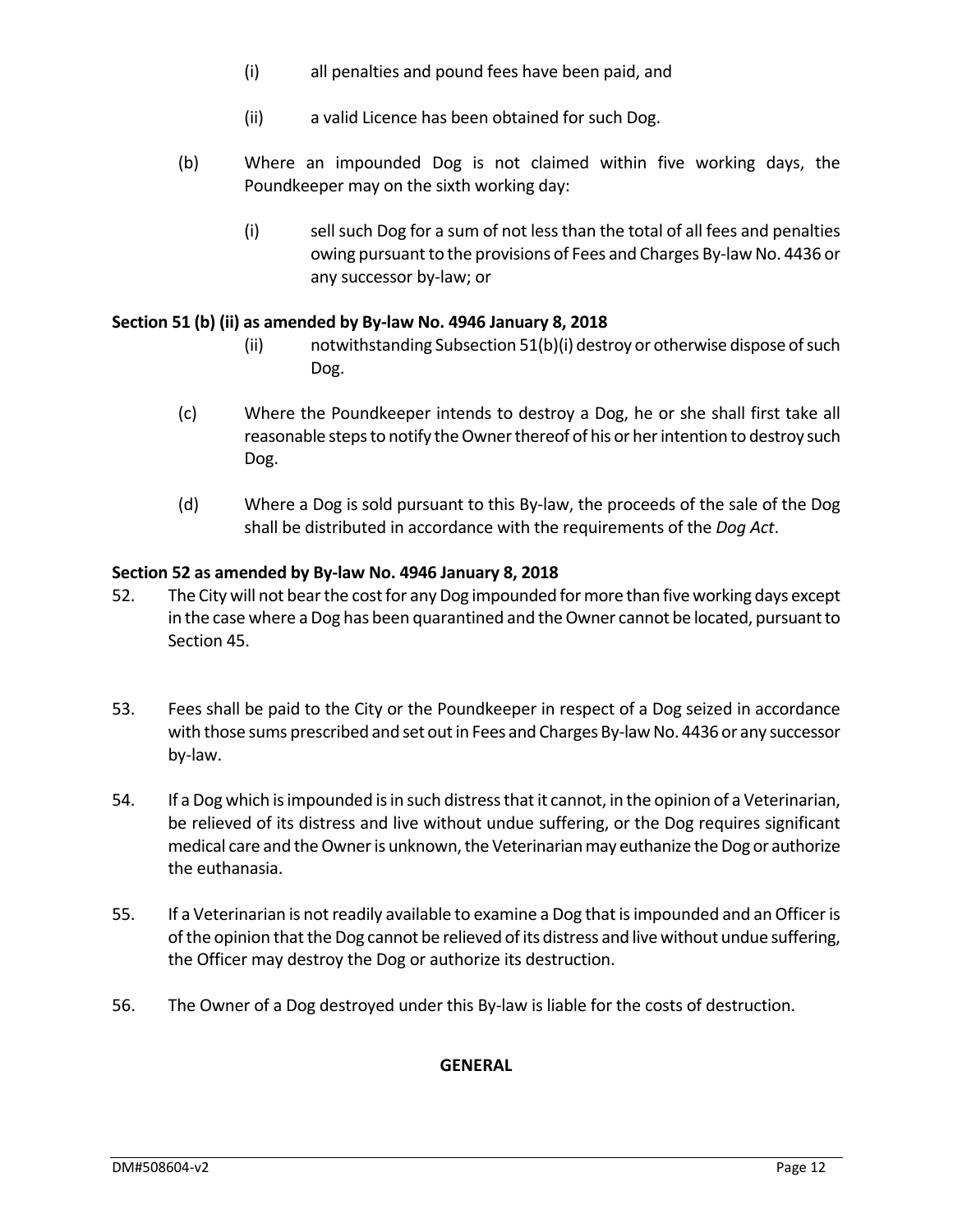- 57. Where an Officer having reasonable and probable grounds to believe that there has been violation of the provisions of this By-law and where the subject Dog is located on private property, the Officer may seize such Dog upon obtaining a court order.
- 58. No damages or compensation may be recovered on account of a Dog destroyed by an Officer or Poundkeeper acting in good faith and with reasonable cause under this By-law.
- <span id="page-13-0"></span>59. The City may, enter into contracts with one or more persons for the provision of poundkeeping services.

## **PENALTIES AND OFFENCES**

- 60. Any person who contravenes a provision of this By-law is liable on Summary Conviction:
	- (a) for the first offence, to a fine of not more than \$2,500, to imprisonment for a term not exceeding three months, or to both; and
	- (b) for a second offence or subsequent offence, to a fine of not more than \$10,000, to imprisonment for a term not exceeding six months, or to both.
- 61. If an Owner is convicted of an offence under this by-law, the court may make an order restraining the owner from having or continuing to have custody of Dogs for such a period of time as is specified by the Court.
- 62. The Court may, on conviction of an Owner for an offence under this by-law, order the destruction of any Dog of that Owner that the Court considers should be destroyed for humane reasons or for the safety of the public.

## **Section 63 as amended by By-law No. 4946 January 8, 2018**

- 63. Pursuant to Section 60 of this By-law, an Officer may issue a Summary Offence Ticket Information in the form prescribed by the *Summary Conviction Procedures Act* and Regulations, to any person who violates any provision of this By-law and such person may in lieu of prosecution, pay the City a voluntary penalty in an amount prescribed in Schedule "A" to this By-law prior to the Court date specified on the ticket.
- <span id="page-13-1"></span>64. If an offence under this by-law is committed on more than one day or is continued for more than one day:
	- (a) the offence is a separate offence for each day, or part of a day, on which the offence is committed or continued; and
	- (b) separate fines, each not exceeding the maximum fine for that offence, may be imposed for each day the offence is committed or continued.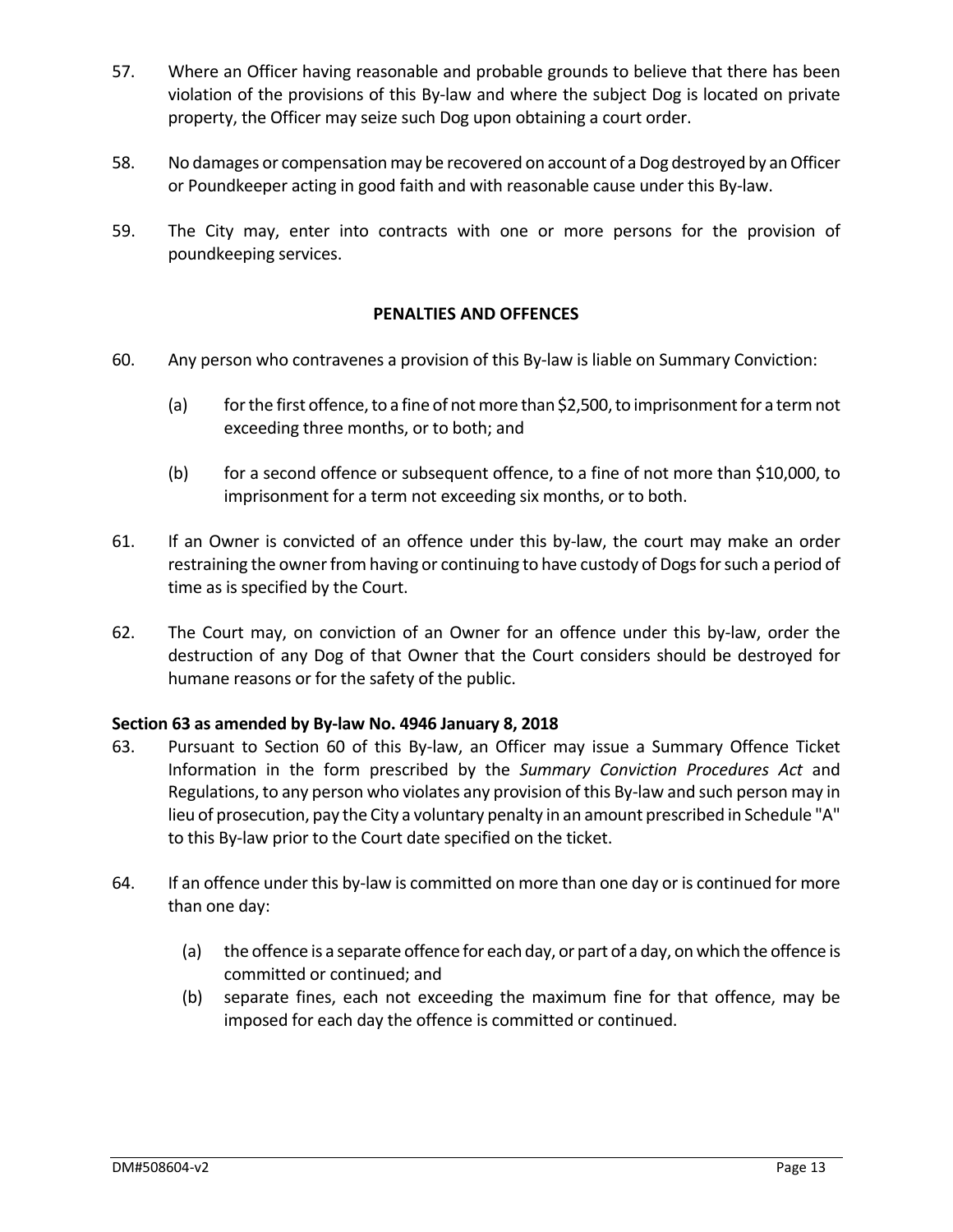#### **SEVERABILITY**

65. The provisions of this By-law are severable and the invalidity of any part of this By-law shall not affect the validity of the remainder of this By-law.

# **REPEAL**

66. By-laws No. 3710, 4072, and 4214 are hereby repealed.

## **EFFECT**

67. THIS By-law shall come into effect upon receiving Third Reading and otherwise meets the requirements of Section 75 of the *Cities, Towns and Villages Act*.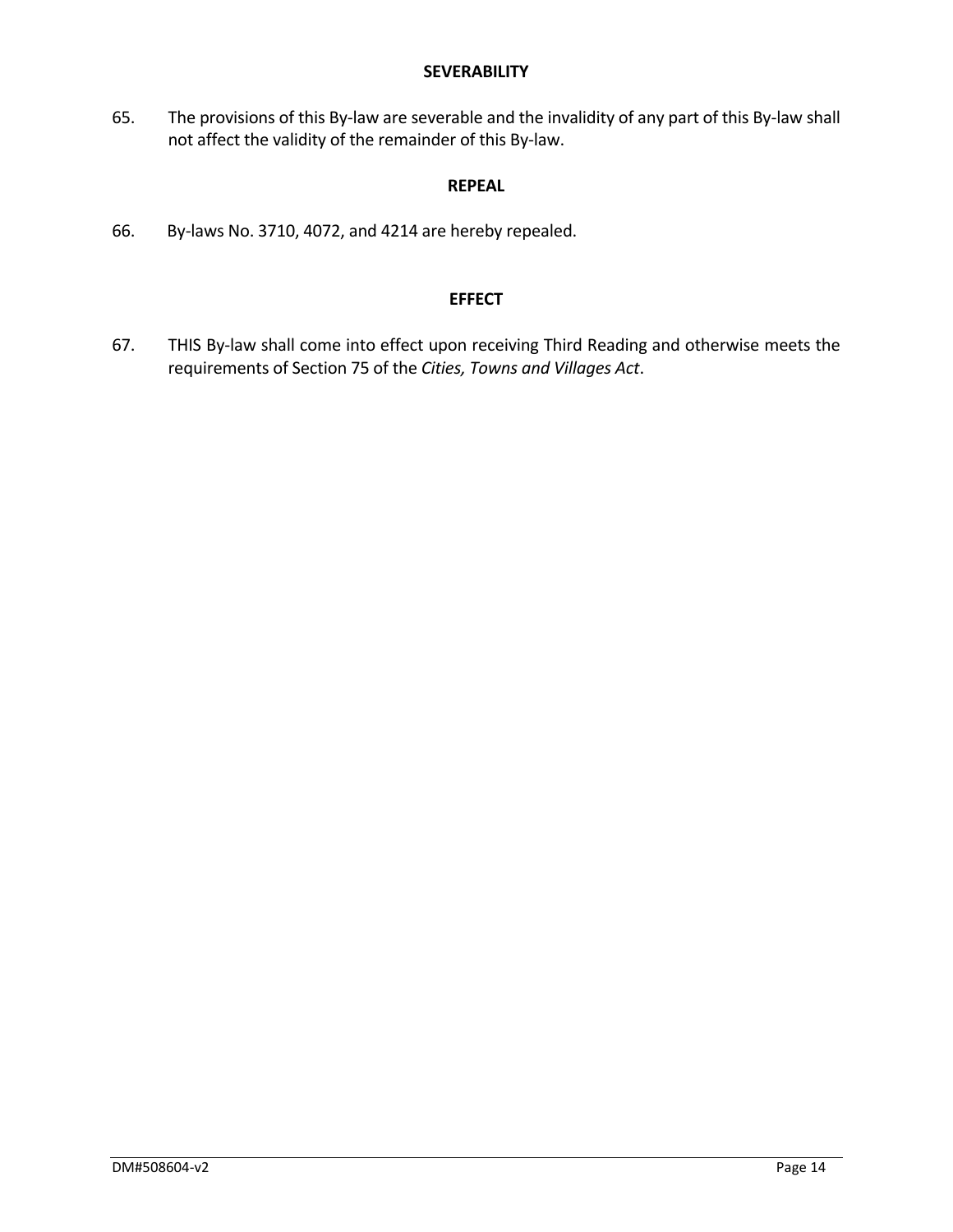# **Schedule A as amended by By-law No. 4961 May 14, 2018**

# **Summary Offence Ticket Information Penalties**:

| Section | Description                                   | First   | Second  | Third   |
|---------|-----------------------------------------------|---------|---------|---------|
|         |                                               | Offence | Offence | Offence |
| 5       | Fail to licence a dog                         | \$250   | N/A     | N/A     |
| 15      | Fail to secure dog tag when on public         | \$50    | N/A     | N/A     |
|         | property                                      |         |         |         |
| 16      | Fail to licence a kennel                      | \$250   | N/A     | N/A     |
| 18      | Fail to permit Officer to enter and inspect   | \$250   | N/A     | N/A     |
| 20(1)   | Dog at large (within a 12 month period)       | \$100   | \$200   | \$300   |
| 20(2)   | Allow a dog to pursue or chase a vehicle      | \$200   | N/A     | N/A     |
| 20(3)   | Allow a dog to pursue or chase a person       | \$200   | N/A     | N/A     |
| 20(4)   | Disturb peace and quiet                       | \$100   | N/A     | N/A     |
| 20(5)   | Enter into a prohibited or restricted area    | \$100   | N/A     | N/A     |
| 20(6)   | Enter into a cemetery                         | \$100   | N/A     | N/A     |
| 20(7)   | Have an expired rabies vaccination            | \$100   | N/A     | N/A     |
| 20(8)   | Allow a dog to bite a person                  | \$250   | \$500   | Court   |
| 21      | Allow a dog to be off leash in a leash area   | \$100   | N/A     | N/A     |
| 22      | Running a dog that obstructs traffic          | \$100   | N/A     | N/A     |
| 23      | Fail to carry suitable means to remove feces  | \$100   | N/A     | N/A     |
| 24      | Fail to remove dog feces                      | \$100   | N/A     | N/A     |
| 25      | Allow feces to unduly accumulate              | \$100   | N/A     | N/A     |
| 27(1)   | Fail to properly care for a dog               | \$250   | \$500   | Court   |
| 27(2)   | Improperly tether a dog                       | \$250   | \$500   | Court   |
| 27(3)   | Allow a dog to be in distress                 | \$250   | \$500   | Court   |
| 27(4)   | Cause a dog to be in distress                 | \$250   | \$500   | Court   |
| 27(5)   | Exercise, walk or run a dog while operating a | \$250   | \$500   | Court   |
|         | motor vehicle                                 |         |         |         |
| 31      | Abandon a dog                                 | \$500   | N/A     | N/A     |
| 33      | Cause undue suffering to a dog when being     | Court   | N/A     | N/A     |
|         | destroyed                                     |         |         |         |
| 34      | Improperly transporting a dog                 | \$100   | N/A     | N/A     |
| 36(a)   | Obstruct an officer                           | \$250   | N/A     | N/A     |
| 36(b)   | Free a seized dog from an officers vehicle    | \$250   | N/A     | N/A     |
| 36(c)   | Remove or attempt to remove a dog from        | \$250   | N/A     | N/A     |
|         | the poundkeeper                               |         |         |         |
| 36(d)   | Tampering with a live dog trap                | \$250   | N/A     | N/A     |
| 36(e)   | Make a false statement                        | \$250   | N/A     | N/A     |
| 44      | Fail to muzzle a vicious dog                  | \$100   | N/A     | N/A     |